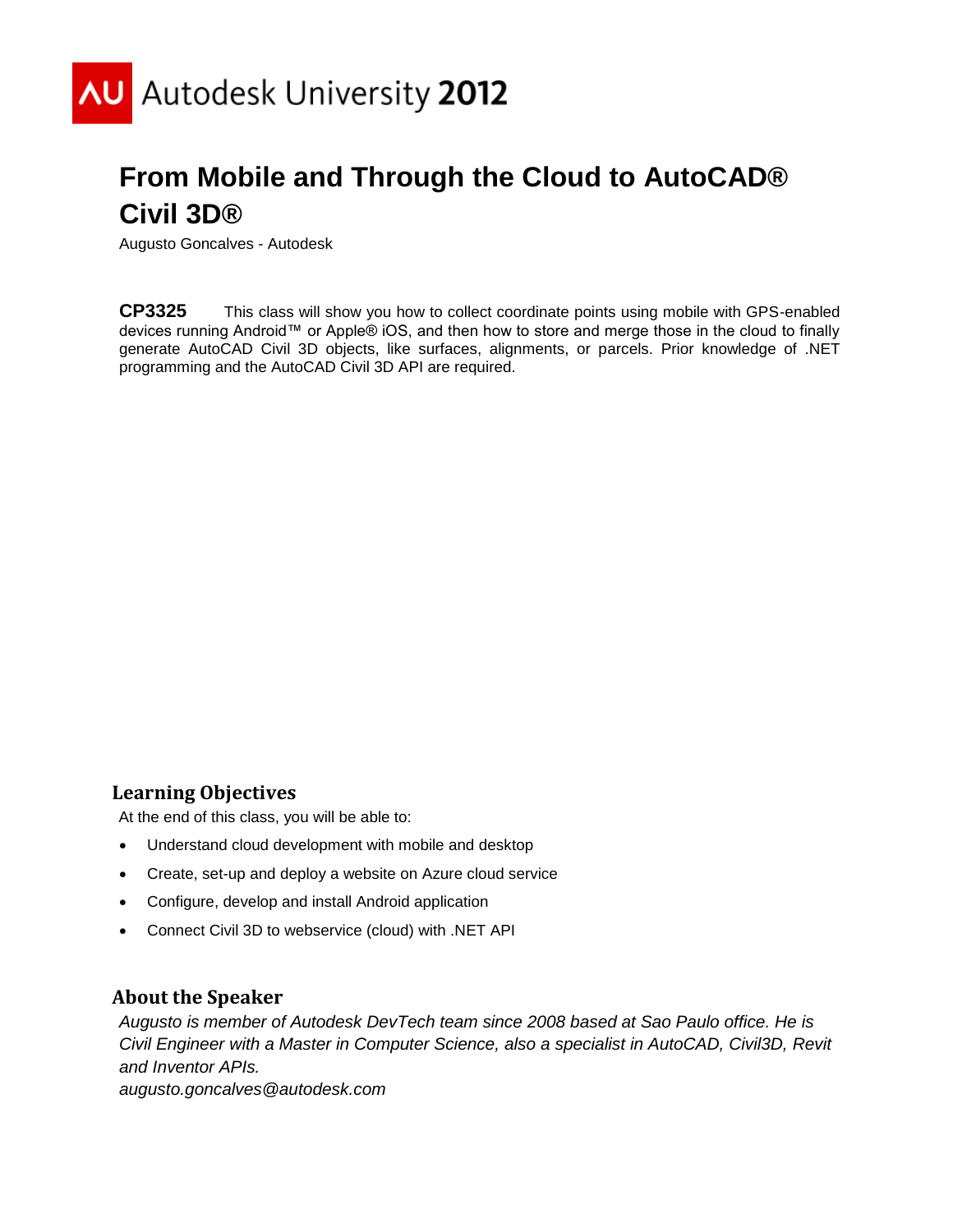# **Overview**

This section will present a general overview with the requirements, based on the flow of information, the architecture selected and the technologies used on the implementation.

### **Flow of Information**

On a daily basis, an engineer often needs to collect data from the field and place into a Civil 3D project. There are some challenges to accomplish this: first it is required to collect the data on the field maintaining its correlation with the project, in other words, geo-referenced data. Second, it's required to include the data on the project.

For a given Civil 3D project that represents the actual site, at a specific point, the engineer may need to know if is there anything there, for instance, a "No Parking" sign. The image below show this flow, the sign is in Portuguese, right across Autodesk office at São Paulo, Brazil.



Although this sample presents a transit sign, the idea can be applied to many others scenarios. What would you use this? Control your company assets on the field? Catalog constructions along a roadway? Use geo-referenced images on Civil 3D have many interesting applications.

# **Proposed architecture and technology**

At the beginning of this study, some architectures were considered, but the main idea was collect data with mobile devices (GPS-enabled) and bring it to Civil 3D. The first idea was collect data, store on the mobile then transfer to Civil 3D. This approach is interesting, but restricts the amount of users (devices) collecting data and the speed: just one user (device) at a time, and can only transfer when back to the office (on a desktop with Civil 3D).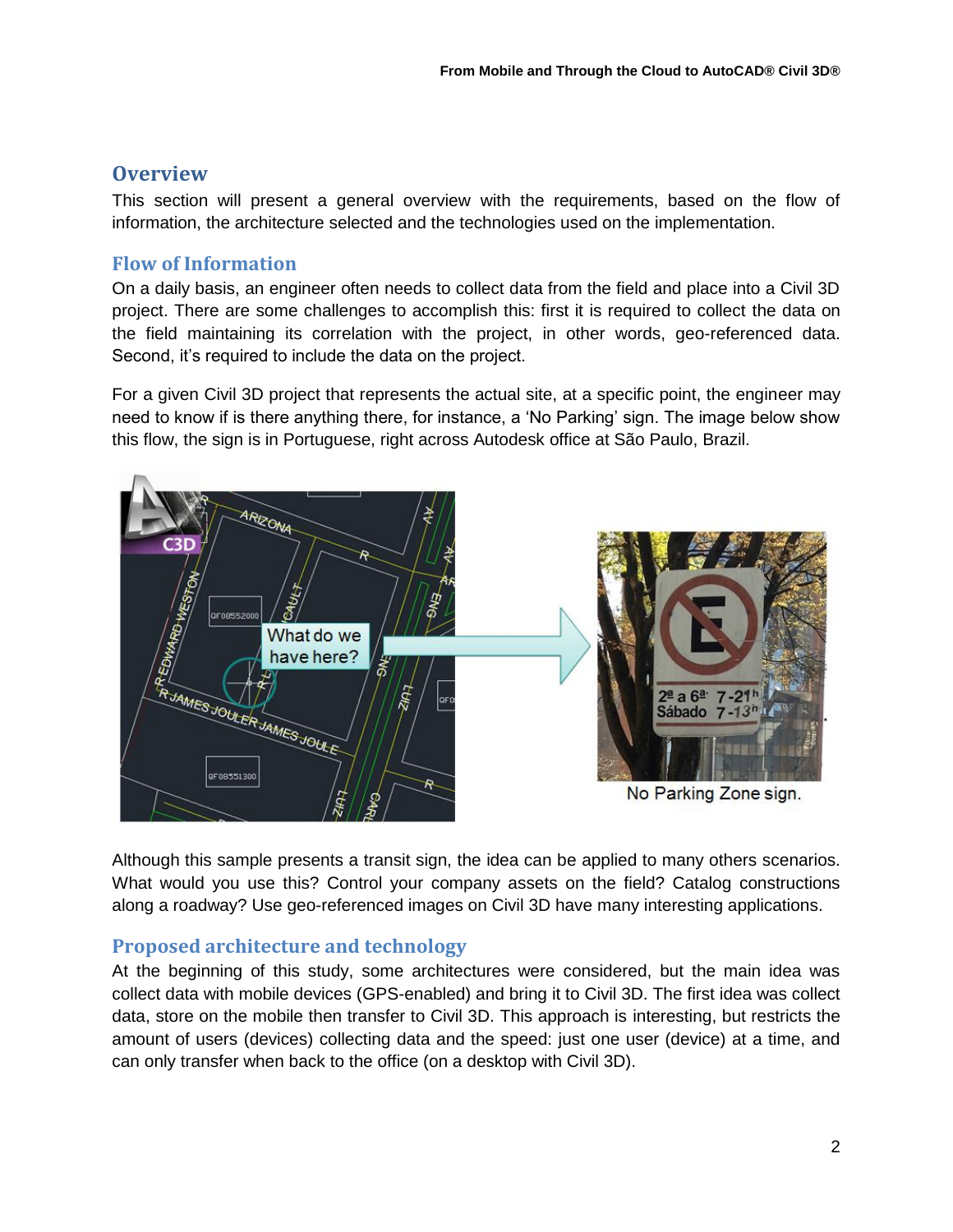So a more flexible approach came: collect data with mobile, upload to the cloud and, in real time, download to Civil 3D project. The other side is that internet connection is required on the mobile, but in many countries, this is almost not a problem as most users already have internet connection on their phones. Below is an image that summarizes the architecture that will be used. Due time restrictions, a direct connection between mobile and desktop (e.g. via USB) will not be discussed.



There any many available technologies to implement this architecture. Some alternatives will be presented, but it"s not limited to the presented names. Also, due a company or market preferences, a more complete/deep review is suggested.

- The Cloud technology is intimately connected to the chosen cloud host. The most famous and reliable are [Windows Azure,](https://www.windowsazure.com/) [Google Cloud Platform](https://cloud.google.com/) and [Amazon Web](http://aws.amazon.com/)  [Services.](http://aws.amazon.com/)
- The Mobile world is dramatically changing, so platforms like [Balckberry](http://www.blackberry.com/) from RIM and [Symbian](http://symbian.nokia.com/) from Nokia are rapidly decreasing their marked share, so the most relevant alternatives for Mobile are the [Android OS](http://www.android.com/) from Google, [iOS](http://www.apple.com/ios/) from Apple and [Windows](http://www.windowsphone.com/)  [Phone](http://www.windowsphone.com/) from Microsoft.
- The Desktop requires software that can host geo-referenced data. So we might consider [Civil 3D](http://www.autodesk.com/civil3d/) and [Map 3D.](http://www.autodesk.com/map3d)

Now the technology to implement this architecture: due a synergy with Visual Studio and .NET technology, used on Autodesk APIs, the Cloud will use **ASP.NET** hosted on **Windows Azure** service. As an Apple computer is required to develop for iOS (iPhone/iPad), and their license clearly states that their OS cannot be installed on Virtual Machines, and as this implementation will also make use of Civil 3D (Windows), the selected mobile platform was **Android** with the **Java** development technology from Oracle. Due our implementation scenario, this Desktop part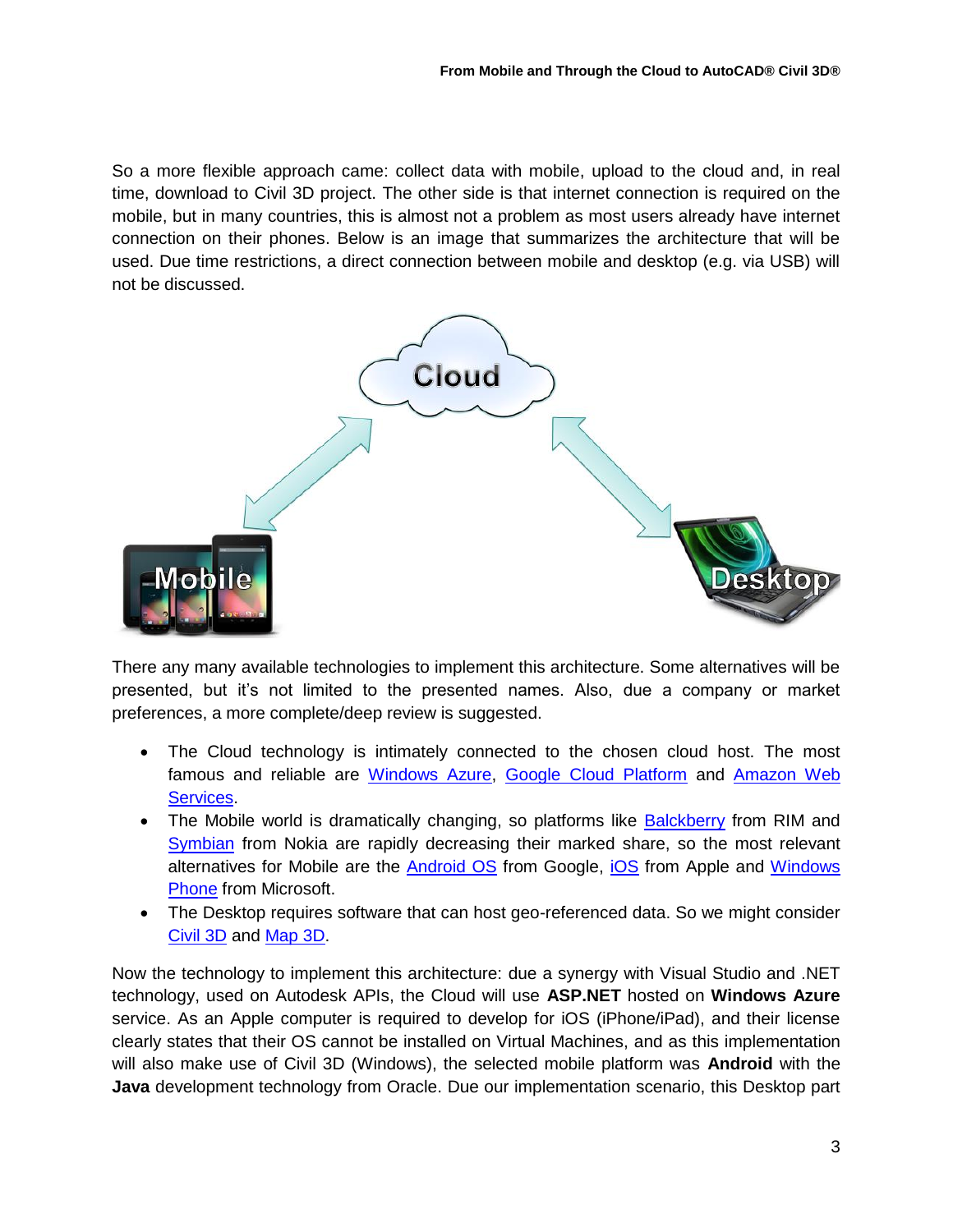will be implemented on **Civil 3D** with **.NET**. The image below presents a graphic representation of these technologies.



The image above also has the connections between the modules. The .NET technology has a good and easy to use mechanism to connect systems across the web: web service. The ASMX technology was used to connect the desktop (Civil 3D) and the cloud (Azure). There is also another technology, SVC, based on Windows Communication Foundation. But after some testing and reading, it's clear that ASMX is too heavy for mobile communication, where the amount of data transferred is connected to the battery use. So a lighter approach with Rest and JSON was selected.

# **Cloud**

Let"s start with the Cloud module. Why? Because both Mobile and Desktop modules will connect to it. The Windows Azure cloud host provides services for websites, database with SQL Server, pure store (disk space) and complete virtual machines (that can be accessed with [Remote Desktop Access\)](http://windows.microsoft.com/is-IS/windows-vista/Connect-to-another-computer-using-Remote-Desktop-Connection). There are several plans and price ranges, but start as low as \$10 US dollars per month (September 2012). This implementation will use a website server, to host the web services, and a data base server to store the data collected.

# **Website with web services**

Visual Studio or Visual Web Express is required to develop a website with ASP.NET. It can be written with any .NET language, but here the C# will be used. There is a SDK for Azure [development](https://www.windowsazure.com/en-us/develop/downloads/) that will help during deployment: simply download the profile from the website, then inside Visual Studio choose Publish and the profile downloaded.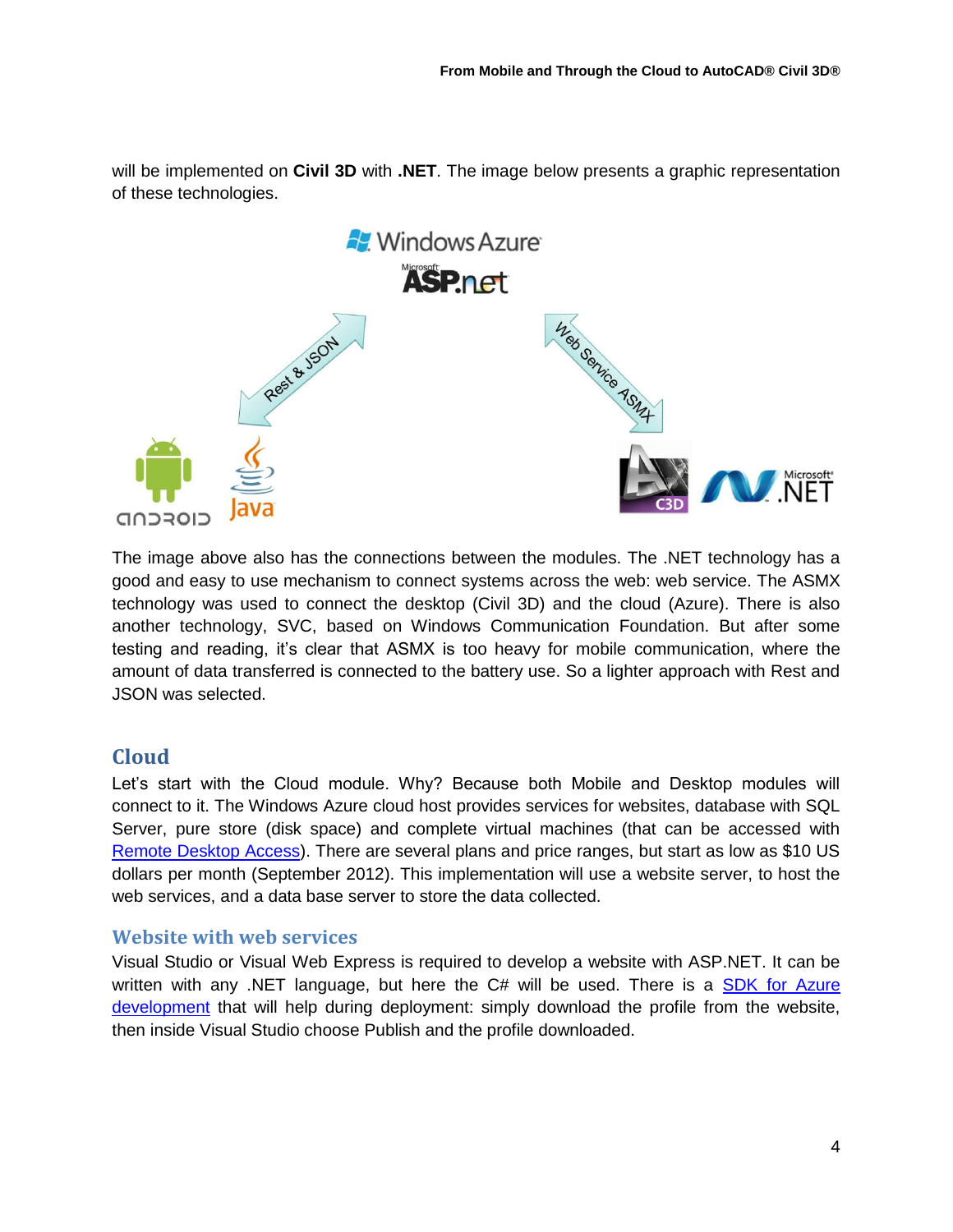#### **Web Service for Desktop access**

As the desktop side doesn"t have severe bandwidth restrictions, the implementation of this side has no special requirements. Just create a simple .asmx service and expose the method with **[WebMethod]** attribute. Note that this method can return arrays and custom types. This implementation will return an array of custom **PointData** objects.

```
public struct PointData
{
   public double latitude;
   public double longitude;
   public string description;
   public string link;
}
[WebMethod]
public PointData[] GetPointData(string projectName)
{
      // implementation here, see source code.
}
```
This method gets the list of points collected for the **projectName**. Note that it returns the location latitude and longitude, the description text and a link to the image hosted on the cloud. This means that Civil 3D drawing will not store the image.

#### **Web Service for Mobile access**

This is the tricky part. Mobile access have more restricted bandwidth, even if the carrier provider is very fast, the amount of data transferred is proportional to the battery used. So transfer big chunk of data will cause the battery to end faster.

The Rest protocol consists (in a very simple explanation) in make HTTP (mainly POST and GET) requests to server and get its response as text. A .NET webserver can be adjusted to operate on this approach, just add a modifier to return text on JSON (or any other format). The requests via POST are native.

```
[WebMethod]
[ScriptMethod(ResponseFormat = ResponseFormat.Json)]
public string[] GetProjects()
{
      // implementation here, see source code.
}
```
The return must be as string or arrays of string based objects. Numeric values are also supported, but some localized conversions can cause problems, so pay attention. The method above returns the list of projects so the mobile user can select where the image will be grouped.

Below is another method implemented for the mobile client. It is used to post (store) data the collected point on the cloud. As custom data cannot be submitted here (e.g. .NET Image object), only strings and doubles were used. The image must be converted to a string on 64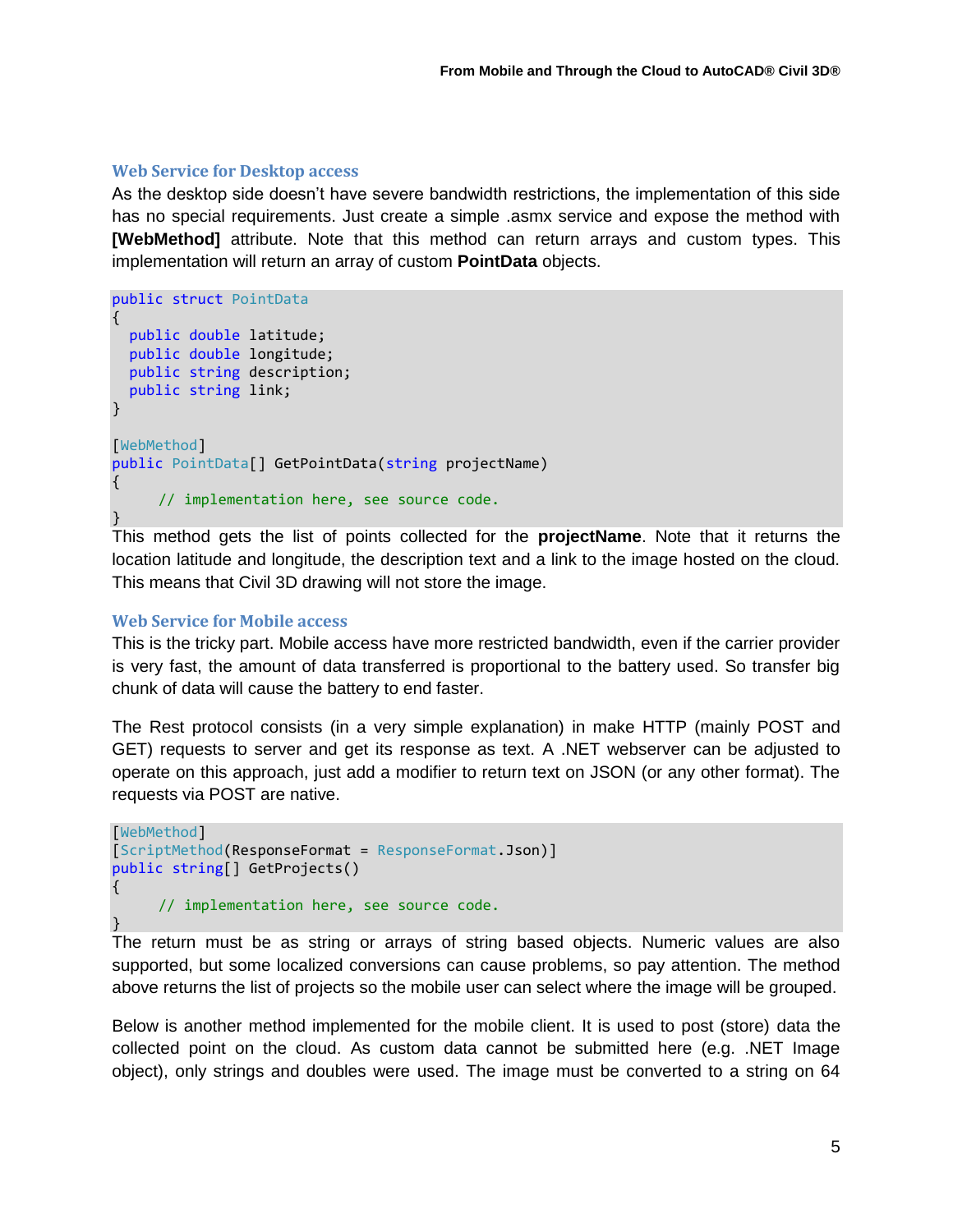base, which is a common used solution and methods are available on .NET and Java (that will be used on the Mobile module with Android).

```
[WebMethod]
[ScriptMethod(ResponseFormat = ResponseFormat.Json)]
public void PostData(string project,
   double latitude, double longitude,
   string description,
   string imageBase64String)
{
}
```
#### **Database server with SQL Server**

It is possible store several data types on SQL Server, and this sample requires text for the description and image for the photo, which are available by default. The latitude and longitude can be stored with numeric values (double), but in order to allow further improvements, it"s possible to use geography type only available after install [Feature Pack.](http://www.microsoft.com/en-us/download/details.aspx?id=29065)

The Azure service can create the SQL Server and connect to the website by a connection string. It also has a good manager interface through web browser or any client connected. This sample will use two tables, Projects and CollectedPoints.

### **Mobile**

This module was can be developed for any device as the first module is platform independent. As mentioned before, this material will use Android platform from Google, which can be deployed on phones and tablets.

Different from the Cloud module, this requires a [Java IDE.](http://www.oracle.com/technetwork/java/javase/downloads/index.html) Google suggest and offer an interesting [Android SDK](http://developer.android.com/sdk/index.html) for [Eclipse,](http://www.eclipse.org/downloads/) which includes the templates required to create projects and a good emulator to test the projects. It also has a package of drivers to debug on an actual device, which is recommended. The image below shows the Android template at the list of templates after we install the SDK.

The emulator, shown below, can be configured for any version of the OS. From their website, the version 2.2 is used on more than 95% of the devices. It is very important to pay attention to this, as there are many changes between 2 and 3, and 3 and 4. This project was first developed for 2 and then migrated to 4 (available on most new phones for sale today), so as a reference point, the code was mainly the same, except for a one security change.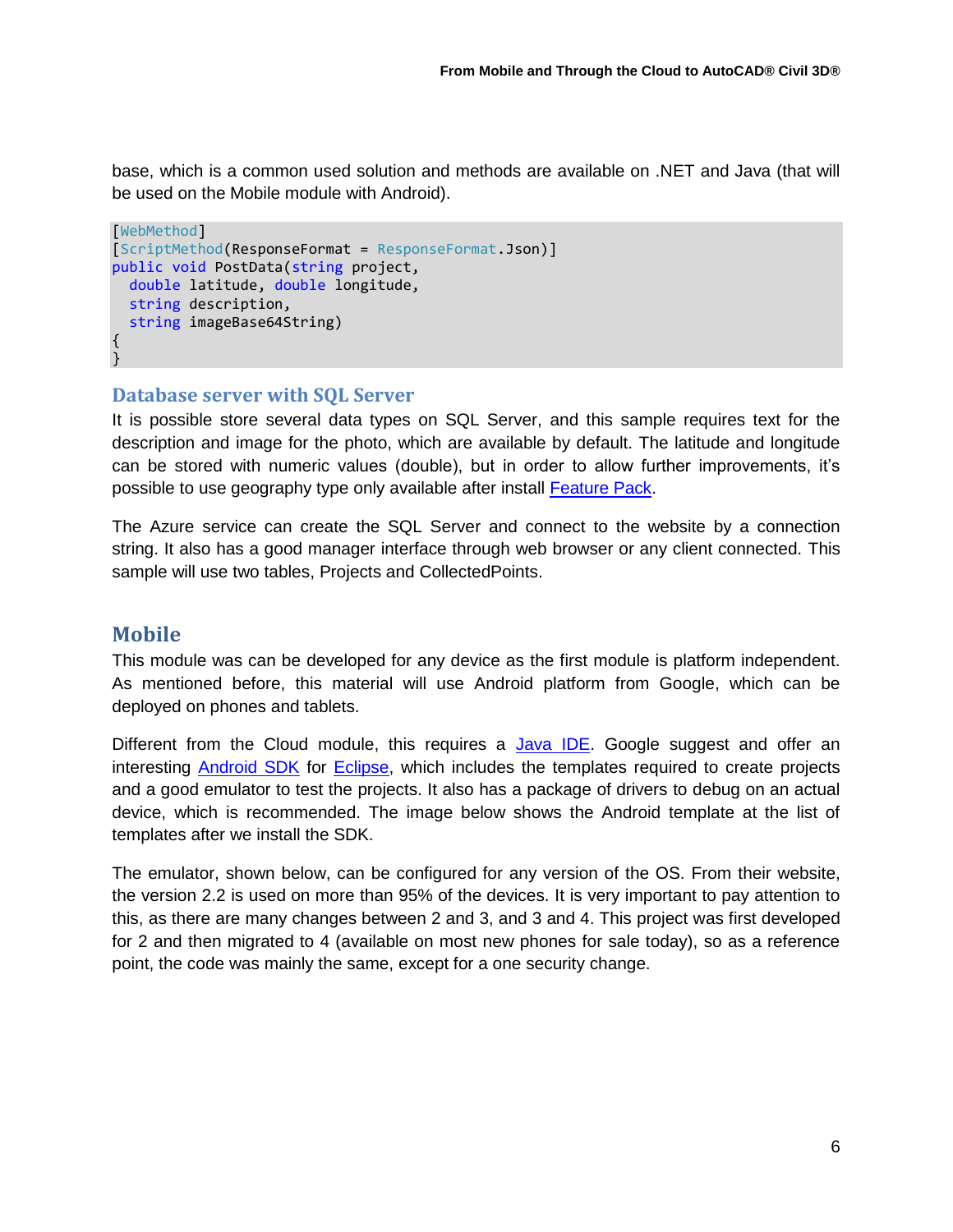| <b>New Project</b>                                                                                                                                                                                                                                                                                     | $\overline{\mathbf{x}}$<br>▣ |
|--------------------------------------------------------------------------------------------------------------------------------------------------------------------------------------------------------------------------------------------------------------------------------------------------------|------------------------------|
| Select a wizard<br><b>Create an Android Application Project</b>                                                                                                                                                                                                                                        |                              |
| Wizards:                                                                                                                                                                                                                                                                                               |                              |
| type filter text                                                                                                                                                                                                                                                                                       |                              |
| Java Project<br>※ Java Project from Existing Ant Buildfile<br><b>A</b> Plug-in Project<br><b>B</b> General<br>Android<br>Android Application Project<br>Android Project from Existing Code<br>Android Sample Project<br>Jy Android Test Project<br><b>E</b> C/C++<br><b>CVS</b><br>⊳ <sup>2</sup> Java | Ξ                            |
| Next ><br>Finish<br>< Back                                                                                                                                                                                                                                                                             | Cancel                       |

"New Project" wizard with Android template

|                                                                                    | Android Virtual Device Manager |          |                   |          | $\mathbf x$<br>▣ |  |  |  |
|------------------------------------------------------------------------------------|--------------------------------|----------|-------------------|----------|------------------|--|--|--|
| List of existing Android Virtual Devices located at C:\Users\goncala\.android\avd  |                                |          |                   |          |                  |  |  |  |
| AVD Name                                                                           | <b>Target Name</b>             | Platform | API Level CPU/ABI |          | New              |  |  |  |
| $\vee$ NexusOne Android 2.2                                                        |                                | 2.2      | 8                 | ARM (arm | Edit             |  |  |  |
|                                                                                    |                                |          |                   |          | Delete           |  |  |  |
|                                                                                    |                                |          |                   |          | Repair           |  |  |  |
|                                                                                    |                                |          |                   |          | Details          |  |  |  |
|                                                                                    |                                |          |                   |          | Start            |  |  |  |
|                                                                                    |                                |          |                   |          | Refresh          |  |  |  |
| $\vee$ A valid Android Virtual Device. $\gg$ A repairable Android Virtual Device.  |                                |          |                   |          |                  |  |  |  |
| X An Android Virtual Device that failed to load. Click 'Details' to see the error. |                                |          |                   |          |                  |  |  |  |

Emulators available at Eclipse after installing the Android SDK

The Android development is based on Activities. Basically any new feature added to the project will be implemented on a separated class that implements this interface. One important change between version 2 and 4 is that Internet requests cannot be made from the main Activity, but to maintain the same code stream for both versions, this sample code added a security feature to allow this connection.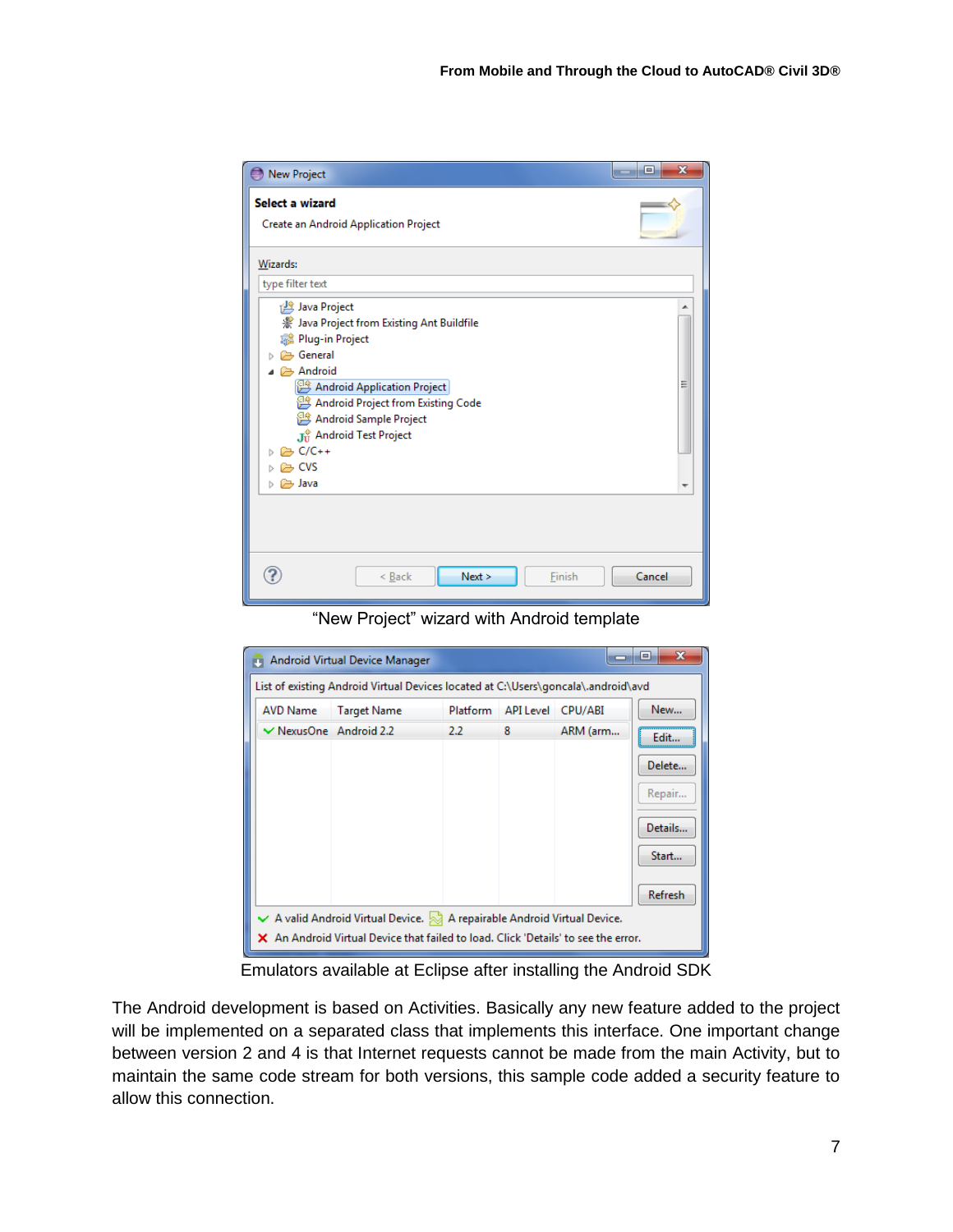The GPS is tracked at the **LocationChanged** event. There is a strategy to improve the accuracy at [Android Develop webpage.](http://developer.android.com/guide/topics/location/strategies.html) To use the location, several permission are required, so please make sure all are specified and the manifest XML. The sample code of this project has all permissions required, below is the relevant part.

```
<uses-permission android:name="android.permission.ACCESS_GPS" />
<uses-permission android:name="android.permission.ACCESS_LOCATION" />
<uses-permission android:name="android.permission.ACCESS_COARSE_LOCATION" />
<uses-permission android:name="android.permission.ACCESS_NETWORK_STATE" />
<uses-permission android:name="android.permission.ACCESS_FINE_LOCATION" />
<uses-permission android:name="android.permission.CAMERA" />
<uses-permission android:name="android.permission.WRITE_EXTERNAL_STORAGE" />
<uses-permission android:name="android.permission.INTERNET" />
<uses-permission android:name="android.permission.ACCESS_NETWORK_STATE" />
<uses-permission android:name="android.permission.ACCESS_WIFI_STATE" />
```

```
<uses-feature android:name="android.hardware.camera" />
```
Now the camera also requires some permissions and features. The sample code above shows it. Like other features, the Camera is an Activity, and we can use the native (built-in camera) or build a custom one. This sample will use the native for simplicity. To use it, just start a camera activity and wait for the response at **onActivityResult** event.

### **Desktop**

This module was implemented using regular Civil 3D APIs. This class will not focus on getting start with this API, but there are some training materials available at the [Developer Center,](http://www.autodesk.com/developcivil) including **previous** webcasts and **blog**.

Two features are not usual: connect to the web and convert coordinate units. The first was implemented using the web service feature of Visual Studio, so just add reference to the web service pointing to the cloud location of the .asmx file as shown below. To convert between coordinate systems, more specifically from LL84 (default for GPS coordinates) to the current Civil 3D project, two new references are required: **OSGeo.MapGuide.Geometry.dll** and **OSGeo.MapGuide.Foundation.dll**, both available on any Civil 3D installation folder. Below is a sample code demonstrating the approach to make this conversion. Before execute it, make sure the coordinate system is set on the drawing settings of Civil 3D.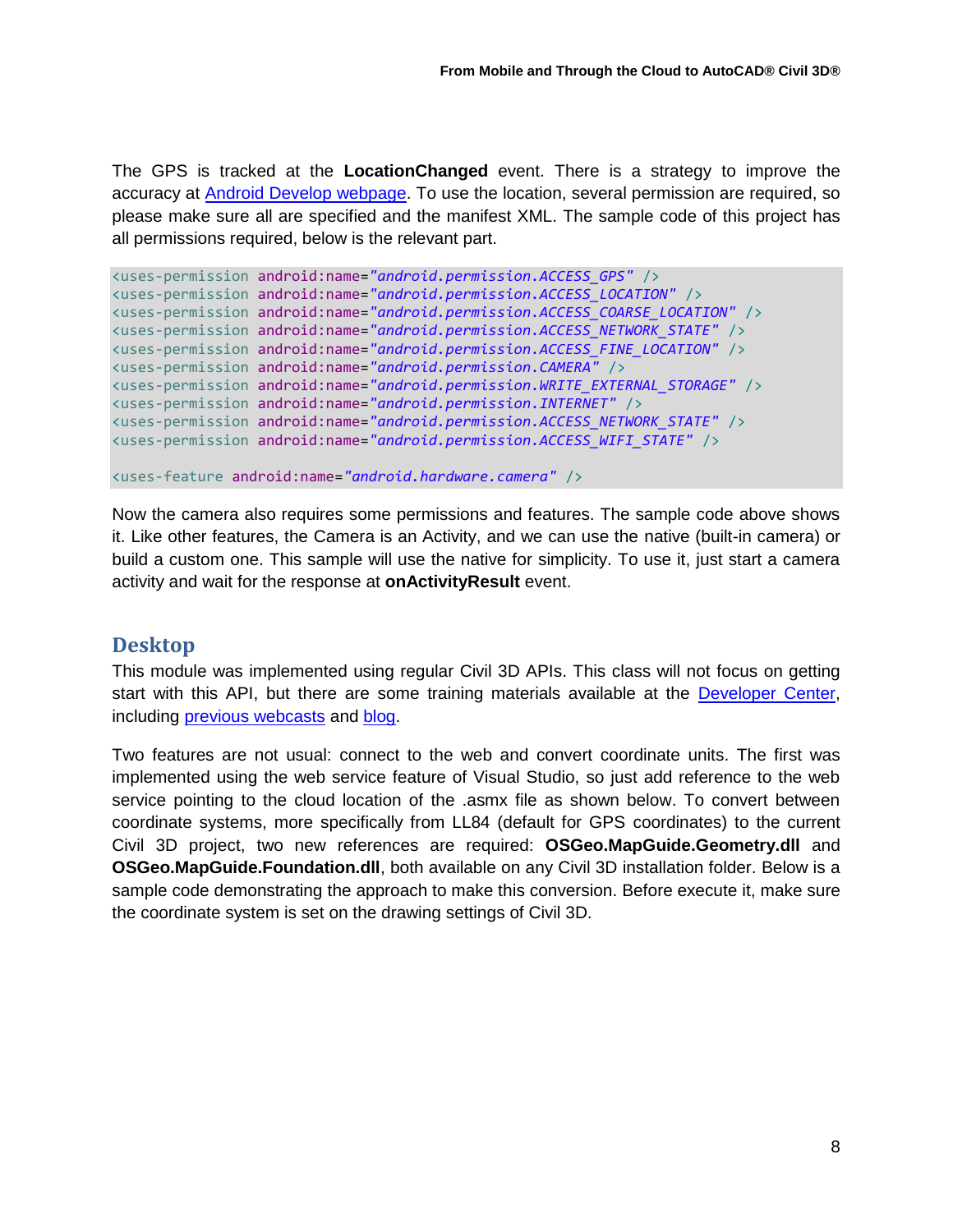|                |                       |                                                                            | <b>Add Service Reference</b>                                                                                                                                                                                                                                             | $\mathbb{R}$<br>$\mathbf{x}$ |  |  |  |
|----------------|-----------------------|----------------------------------------------------------------------------|--------------------------------------------------------------------------------------------------------------------------------------------------------------------------------------------------------------------------------------------------------------------------|------------------------------|--|--|--|
|                |                       |                                                                            | To see a list of available services on a specific server, enter a service URL and click Go. To browse for available<br>services, click Discover.<br>Address:<br>http://augustogoncalves.azurewebsites.net/DesktopServices.asmx<br>$\mathbf{G}$ o<br><b>Discover</b><br>▾ |                              |  |  |  |
|                |                       |                                                                            | Services:<br>Operations:                                                                                                                                                                                                                                                 |                              |  |  |  |
|                | Add Service Reference | Properties<br>$= 4$<br>ь<br><b>References</b><br>Service References<br>Int | <b>O all DesktopServices</b><br>Select a service contract to view its operations.                                                                                                                                                                                        |                              |  |  |  |
| $\frac{1}{20}$ | Cut                   | $Ctrl+X$                                                                   | 1 service(s) found at address 'http://augustogoncalves.azurewebsites.net/DesktopServices.asmx'.                                                                                                                                                                          |                              |  |  |  |
| L₿             | Copy                  | $Ctrl + C$                                                                 |                                                                                                                                                                                                                                                                          |                              |  |  |  |
|                | Paste                 | $Ctrl + V$                                                                 | Namespace:                                                                                                                                                                                                                                                               |                              |  |  |  |
|                | Rename                |                                                                            | ServiceReference1                                                                                                                                                                                                                                                        |                              |  |  |  |
| e              | Properties            | Alt+Enter                                                                  | Advanced<br>OK                                                                                                                                                                                                                                                           | Cancel                       |  |  |  |

Adding reference to a web reference

```
public static Point3d ConvertPointCoordinate(Point3d point_LL84)
{
  MgCoordinate coord = null;
  if (CSTransform != null && !double.IsNaN(point LL84.Z))
     coord = CSTransform.Transform(point_LL84.X, point_LL84.Y, point_LL84.Z);
   else
     coord = CSTransform.Transform(point_LL84.X, point_LL84.Y);
   return new Point3d(coord.X, coord.Y, coord.Z);
}
private static MgCoordinateSystemTransform _cstransform = null;
private static MgCoordinateSystemTransform CSTransform
{
   get
   {
    if ( cstransform != null) return cstransform;
     // get Civil3D current coordinate system
     CivilDocument civilDoc = CivilApplication.ActiveDocument;
    string code = civilDoc.Settings.DrawingSettings.
                        UnitZoneSettings.CoordinateSystemCode;
     // get the transformation 
     MgCoordinateSystemFactory coordSysFactory = new MgCoordinateSystemFactory();
    MgCoordinateSystem coordSys = coordSysFactory.CreateFromCode(code);
     MgCoordinateSystem wgs84Sys = coordSysFactory.Create("LL84");
     // convert the coordinates
     _cstransform = coordSysFactory.GetTransform(wgs84Sys, coordSys);
     return _cstransform;
   }
}
```